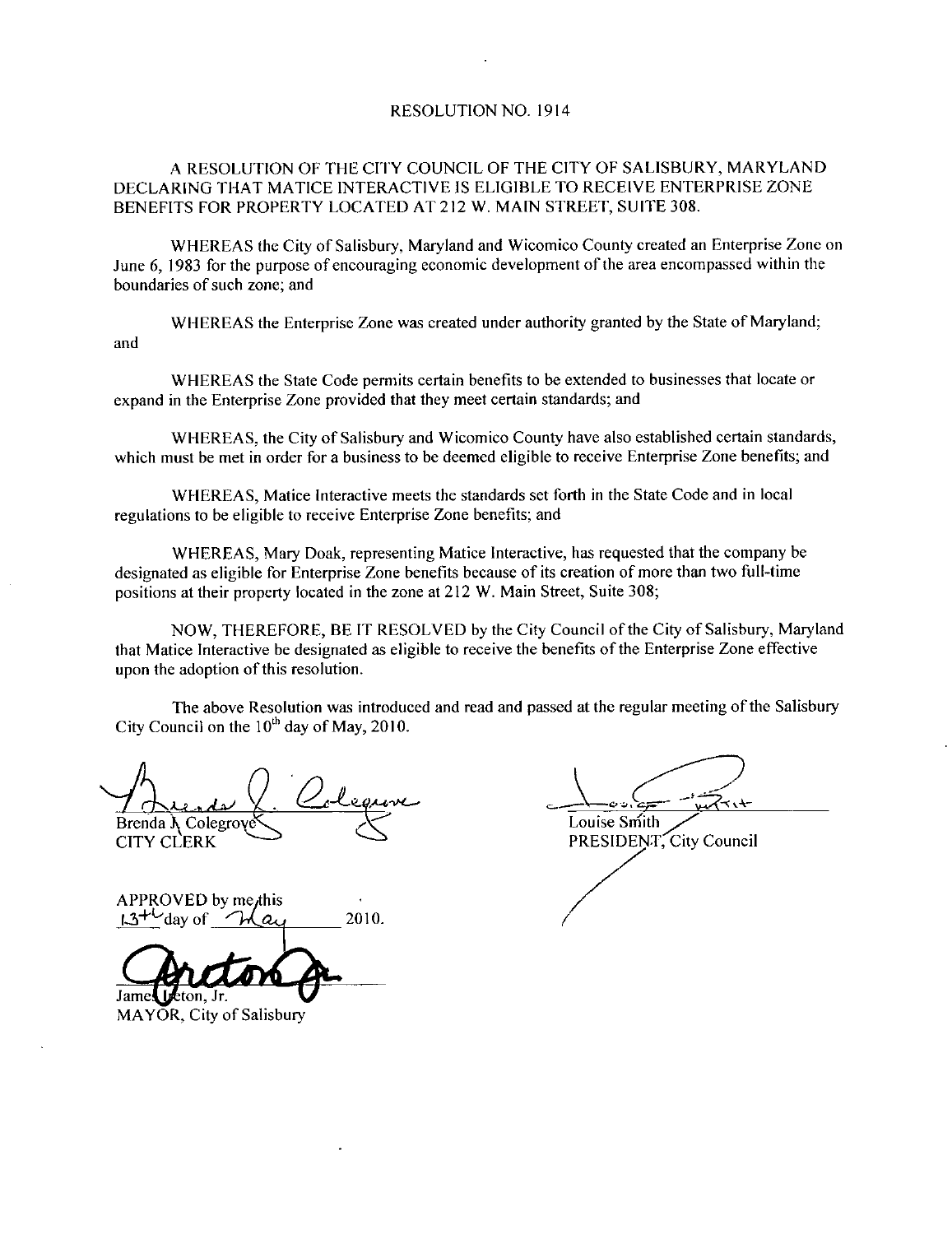INTER

# OFFICE MEMO

# Office of the Mayor

| To:   | <b>City Council</b>                                                                            |
|-------|------------------------------------------------------------------------------------------------|
|       | From: John R. Pick $\mathbb{CP}$                                                               |
|       | <b>Subject:</b> Enterprise $\text{Zon}\cancel{\text{\pounds}}$ ligibility – Matice Interactive |
| Date: | April 30, 2010                                                                                 |

Attached is a copy of the application requesting Enterprise Zone designation for Matice Interactive from Mary Doak. I have reviewed this application and, to the best of my knowledge, this establishment meets all of the qualifications to be so designated. This property is located within the boundaries of the City's Enterprise Zone, and this company has created more than two full time positions since locating in the Enterprise Zone.

I recommend that the City Council adopt the attached resolution designating Matice Interactive, located at 212 W. Main Street, Suite 308, eligible to receive the benefits of the Enterprise Zone

The Mayor concurs with this recommendation

As a reminder, companies that are declared eligible for enterprise zone benefits are able to receive both income tax and property tax benefits for ten years. The purpose of this program is to encourage industries to locate in areas identified as enterprise zones and to reinvest in such properties

cc: Mayor Ireton Brenda Colegrove

Attachments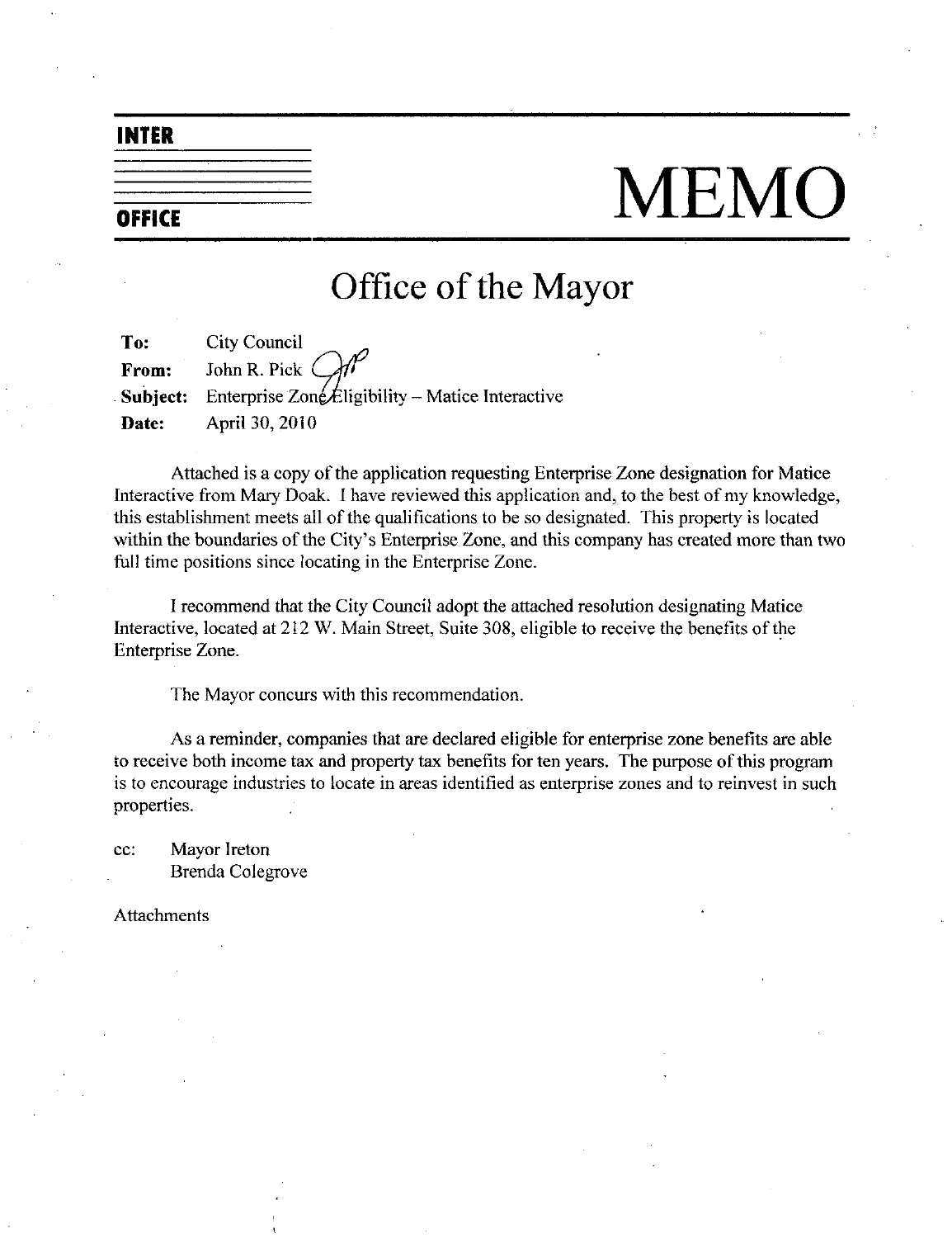$\frac{1}{26}$  /26 /2010<br> $\frac{1}{20}$  E C F T V E  $\frac{1}{20}$ <br> $\frac{1}{20}$  MAR 2 9 2010

# REQUEST FOR STATE ENTERPRISE ZONE QUALIFICATION IN THE CITY OF SALISBURY

This application allows us to determine whether or not your business is eligible to receive Enterprise Zone benefits. Please return the application to:

> John R. Pick, City Administrator City of Salisbury 125 North Division Street Salisbury, MD 21801-4940

| $12J$ inditii divisiuli duccu<br>Salisbury, MD 21801-4940                                                                                                                      |
|--------------------------------------------------------------------------------------------------------------------------------------------------------------------------------|
| If determined eligible, you will receive a letter confirming this determination from the City of<br>Salisbury. Keep the letter as proof of your Enterprise Zone certification. |
| <b>GENERAL INFORMATION NEEDED:</b>                                                                                                                                             |
| <b>NAME OF</b><br>FIRM: MATICE INTERACTIVE                                                                                                                                     |
| <b>CONTACT</b><br>PERSON: MARY DOAK PHONE: 871-628-4234×112                                                                                                                    |
| <b>PRESENT</b><br>LOCATION: $3/2$ W. MAIN ST., SUITE 308, SALIS BURY (MD)                                                                                                      |
| <b>TYPE OF</b><br>BUSINESS: $WEB$ $DESi6N$                                                                                                                                     |
| FEDERAL TAX ID NO. $27 - 06 + 215$ NAICS CODE: $54151$                                                                                                                         |
| HOW LONG IN THIS LOCATION: $6$ WEEKS                                                                                                                                           |
| OWNER OF REAL PROPERTY WHERE BUSINESS IS                                                                                                                                       |
| GILLIS GILKERSON                                                                                                                                                               |
|                                                                                                                                                                                |